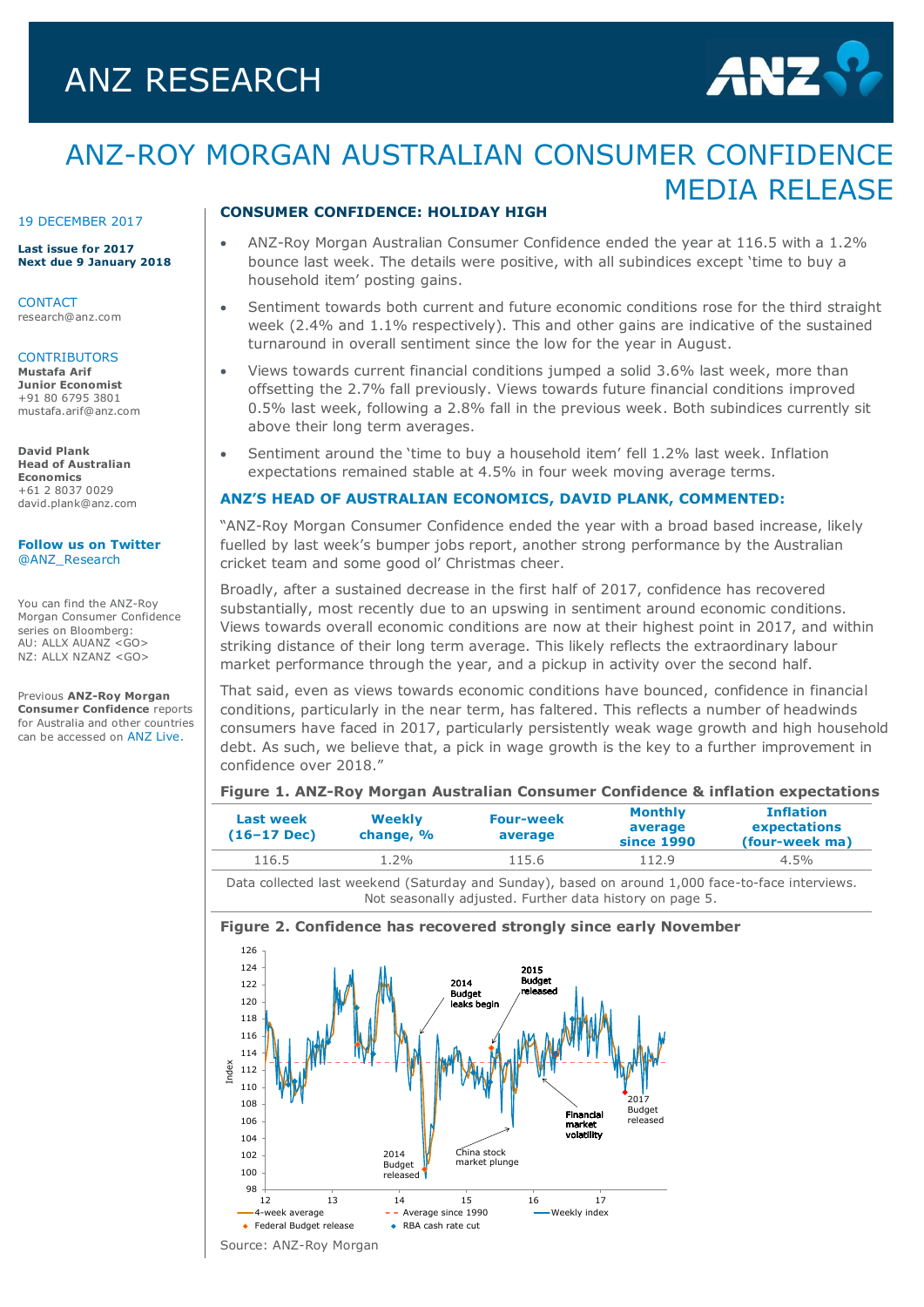

**Figure 3. Assessment of overall economic conditions rises to average**

Source: ANZ-Roy Morgan

Note: Financial conditions index is an average of 'financial situation compared to a year ago' and 'financial situation next year' sub-indices. Economic conditions index is an average of 'economic conditions in 12 months' and 'economic conditions in five years' subindices.



**Figure 4. Current financial conditions are trending down**

Source: ANZ-Roy Morgan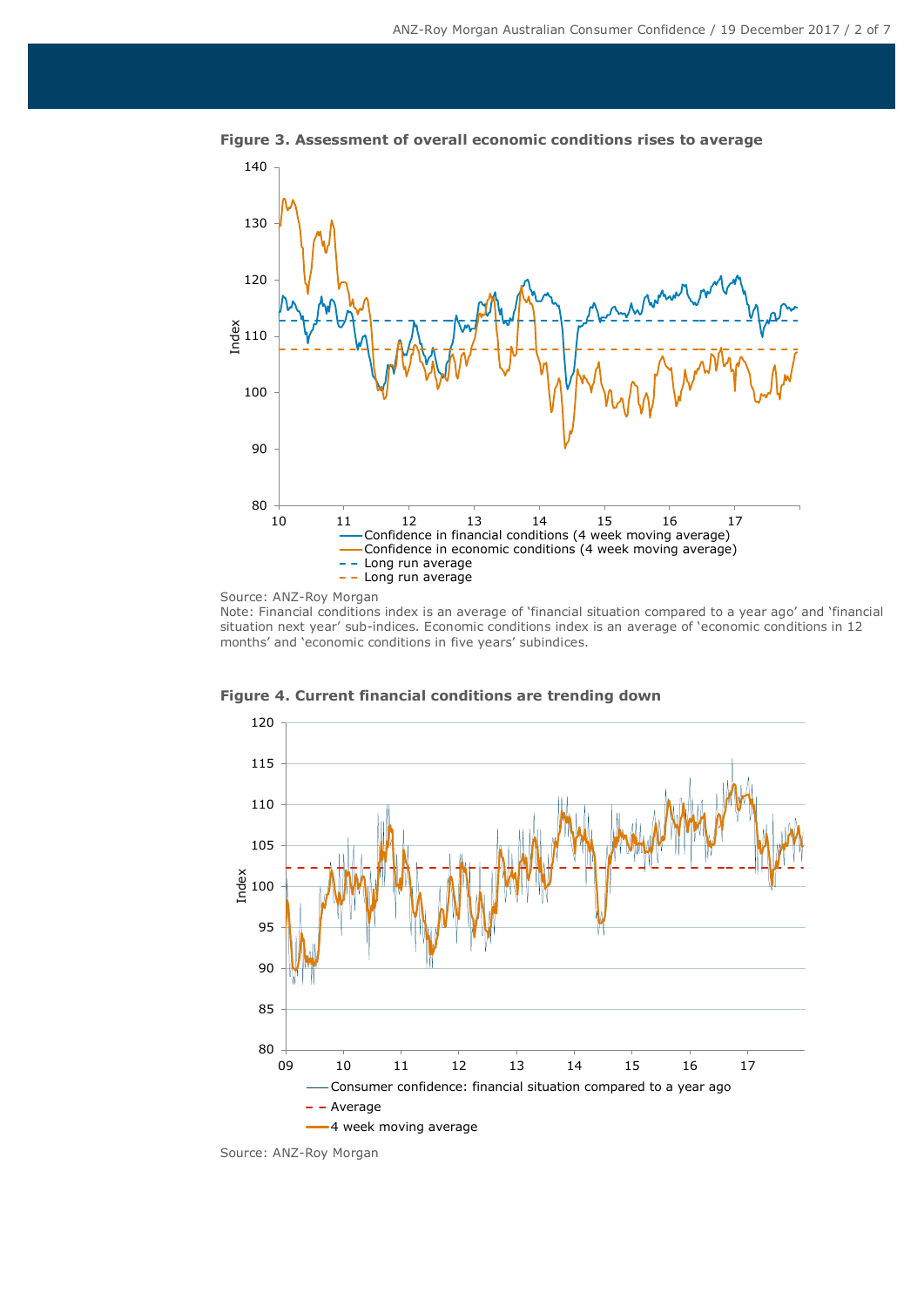

**Figure 5. …though future conditions have improved**

**Figure 6. The recovery in confidence is broad based**



Source: ANZ-Roy Morgan

Source: ANZ-Roy Morgan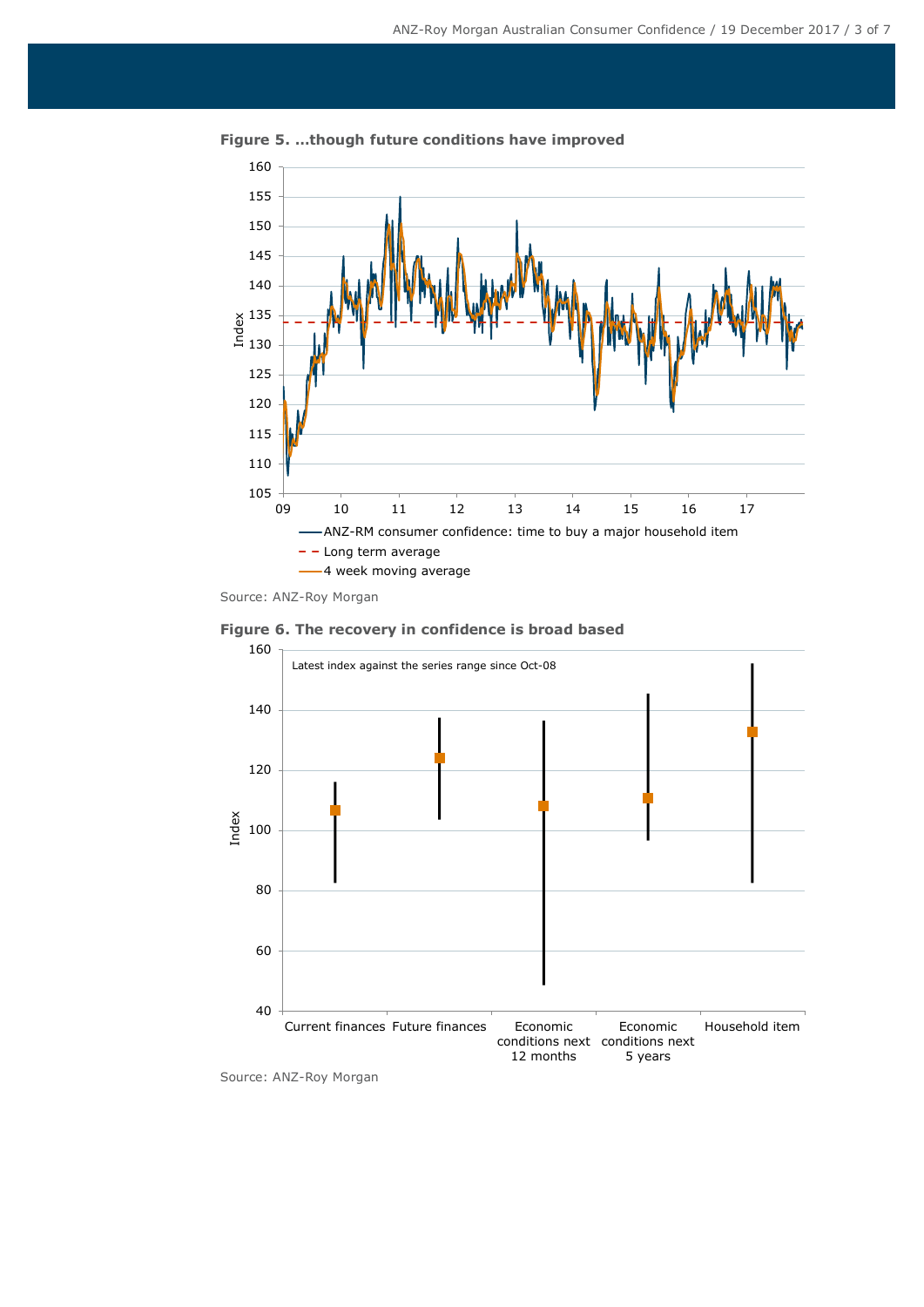

**Figure 7. Inflation expectations remain stable at 4.5%**

Source: ANZ-Roy Morgan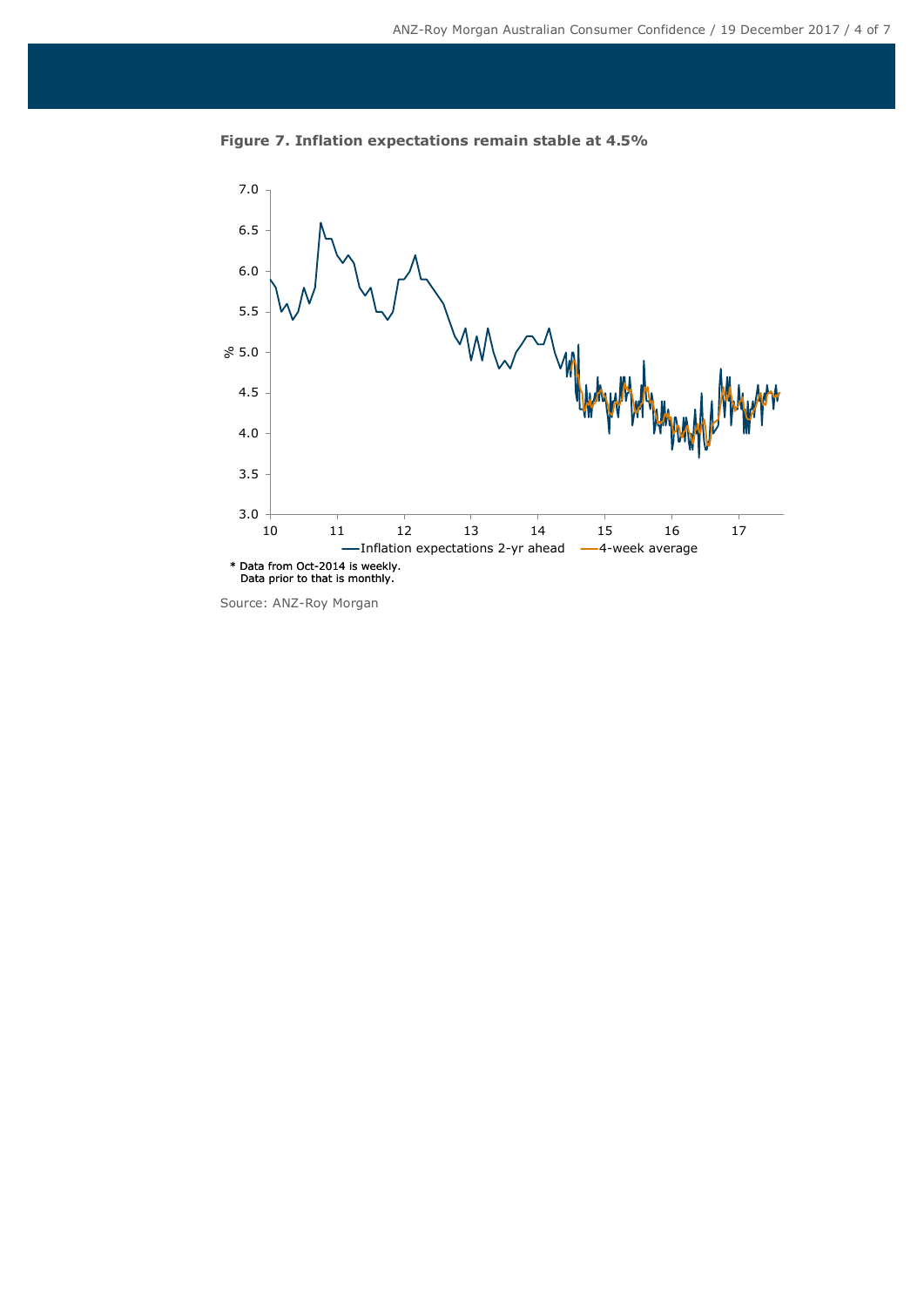|                              | <b>Headline index</b> |                             |                                                        | <b>Subindicies</b>                     |                                        |                                                        | <b>Inflation Expectations</b>                  |                                                         |  |
|------------------------------|-----------------------|-----------------------------|--------------------------------------------------------|----------------------------------------|----------------------------------------|--------------------------------------------------------|------------------------------------------------|---------------------------------------------------------|--|
|                              | <b>Last week</b>      | 4-week<br>moving<br>average | 1. Financial<br>situation<br>compared to<br>a year ago | 2. Financial<br>situation<br>next year | 3. Economic<br>conditions<br>next year | 4.<br><b>Economic</b><br>conditions<br>next 5<br>years | 5. Time to<br>buy a major<br>household<br>item | <b>6. Inflation</b><br>expectations 2-year<br>ahead (%) |  |
| <b>Avg since</b><br>2001     | 116                   |                             | 102                                                    | 124                                    | 105                                    | 114                                                    | 135                                            |                                                         |  |
| <b>2010 avg</b>              | 124                   |                             | 101                                                    | 127                                    | 124                                    | 130                                                    | 139                                            | 5.7                                                     |  |
| <b>2011 avg</b>              | 114                   |                             | 97                                                     | 117                                    | 101                                    | 116                                                    | 140                                            | 6.0                                                     |  |
| <b>2012 avg</b>              | 113                   |                             | 99                                                     | 118                                    | 97                                     | 113                                                    | 138                                            | 5.8                                                     |  |
| 2013 avg                     | 119                   |                             | 104                                                    | 128                                    | 106                                    | 118                                                    | 139                                            | 5.0                                                     |  |
| <b>2014 avg</b>              | 111                   |                             | 104                                                    | 121                                    | 94                                     | 106                                                    | 132                                            | 4.9                                                     |  |
| 2015 avg                     | 112                   |                             | 107                                                    | 124                                    | 94                                     | 106                                                    | 131                                            | 4.4                                                     |  |
| 2016 avg                     | 115                   |                             | 109                                                    | 127                                    | 99                                     | 108                                                    | 134                                            | 4.1                                                     |  |
| $7 - Feb - 16$               | 111.4                 | 112.0                       | 106.4                                                  | 125.8                                  | 89.2                                   | 105.3                                                  | 130.3                                          | 4.3                                                     |  |
| 14-Feb-16                    | 113.6                 | 112.1                       | 107.7                                                  | 126.1                                  | 93.3                                   | 107.0                                                  | 134.1                                          | 4.1                                                     |  |
| 21-Feb-16                    | 114.3                 | 112.6                       | 110.0                                                  | 128.6                                  | 94.5                                   | 109.4                                                  | 128.8                                          | 4.1                                                     |  |
| 28-Feb-16                    | 111.3                 | 112.7                       | 107.0                                                  | 129.1                                  | 88.5                                   | 101.5                                                  | 130.4                                          | 4.0                                                     |  |
| $6$ -Mar-16                  | 114.8                 | 113.5                       | 106.2                                                  | 127.9                                  | 98.8                                   | 109.9                                                  | 131.7                                          | 4.4                                                     |  |
| $13-Mar-16$                  | 116.4                 | 114.2                       | 110.2                                                  | 134.8                                  | 98.4                                   | 106.5                                                  | 132.4                                          | 4.1                                                     |  |
| $20$ -Mar-16                 | 116.0                 | 114.6                       | 110.6                                                  | 127.1                                  | 101.6                                  | 109.4                                                  | 131.2                                          | 4.4                                                     |  |
| 27-Mar-16                    | 114.5                 | 115.4                       | 106.1                                                  | 127.8                                  | 96.5                                   | 111.9                                                  | 130.1                                          | 4.1                                                     |  |
| $3 - Apr - 16$               | 113.4                 | 115.1                       | 108.9                                                  | 128.0                                  | 95.7                                   | 103.4                                                  | 130.8                                          | 4.2                                                     |  |
| $10$ -Apr-16                 | 112.0                 | 114.0                       | 102.9                                                  | 128.8                                  | 93.8                                   | 103.5                                                  | 131.0                                          | 4.3                                                     |  |
| 17-Apr-16                    | 115.8                 | 113.9                       | 106.9                                                  | 126.4                                  | 100.8                                  | 108.9                                                  | 135.9                                          | 4.1                                                     |  |
| 24-Apr-16                    | 111.7                 | 113.2                       | 103.4                                                  | 128.0                                  | 94.1                                   | 103.5                                                  | 129.7                                          | 4.2                                                     |  |
| $1-May-16$                   | 113.9                 | 113.4                       | 106.4                                                  | 126.8                                  | 98.1                                   | 106.5                                                  | 131.7                                          | 3.8                                                     |  |
| $8-May-16$                   | 113.9                 | 113.8                       | 105.6                                                  | 126.0                                  | 96.9                                   | 106.5                                                  | 134.6                                          | 3.9                                                     |  |
| 15-May-16                    | 115.1                 | 113.7                       | 103.7                                                  | 125.2                                  | 102.8                                  | 110.0                                                  | 133.7                                          | 4.2                                                     |  |
| 22-May-16                    | 115.7                 | 114.7                       | 105.1                                                  | 129.4                                  | 102.4                                  | 107.6                                                  | 134.0                                          | 4.2                                                     |  |
| 29-May-16                    | 113.2                 | 114.5                       | 105.8                                                  | 123.3                                  | 95.6                                   | 105.0                                                  | 136.5                                          | 4.1                                                     |  |
| $5 - Jun-16$                 | 116.8                 | 115.2                       | 106.3                                                  | 126.4                                  | 102.3                                  | 108.7                                                  | 140.2                                          | 3.9                                                     |  |
| $12$ -Jun-16                 | 116.4                 | 115.5                       | 108.1                                                  | 126.0                                  | 102.6                                  | 108.6                                                  | 137.0                                          | 3.9                                                     |  |
| $19 - Jun-16$                | 118.8                 | 116.3                       | 111.4                                                  | 127.4<br>130.8                         | 104.6                                  | 111.2                                                  | 139.2                                          | 4.0<br>4.0                                              |  |
| 26-Jun-16<br>$3 -$ Jul $-16$ | 116.8<br>115.8        | 117.2<br>117.0              | 108.8<br>107.1                                         | 124.2                                  | 95.2<br>99.7                           | 110.3<br>112.2                                         | 139.0<br>135.6                                 | 4.2                                                     |  |
| $10 -$ Jul-16                | 115.2                 | 116.7                       | 107.4                                                  | 129.7                                  | 95.6                                   | 109.2                                                  | 133.9                                          | 3.9                                                     |  |
| $17 -$ Jul-16                | 114.9                 | 115.7                       | 107.6                                                  | 127.4                                  | 98.6                                   | 107.3                                                  | 133.4                                          | 4.2                                                     |  |
| $24 -$ Jul-16                | 115.5                 | 115.4                       | 105.5                                                  | 126.0                                  | 100.1                                  | 108.4                                                  | 137.3                                          | 4.1                                                     |  |
| $31 -$ Jul-16                | 118.0                 | 115.9                       | 112.7                                                  | 127.6                                  | 103.8                                  | 107.8                                                  | 138.1                                          | 3.9                                                     |  |
| $7 - Aug-16$                 | 114.7                 | 115.8                       | 109.6                                                  | 124.6                                  | 94.9                                   | 106.7                                                  | 137.6                                          | 3.8                                                     |  |
| 14-Aug-16                    | 117.6                 | 116.5                       | 109.5                                                  | 126.7                                  | 104.0                                  | 111.6                                                  | 136.1                                          | 4.0                                                     |  |
| 21-Aug-16                    | 121.8                 | 118.0                       | 110.9                                                  | 128.5                                  | 109.6                                  | 117.0                                                  | 143.0                                          | 3.8                                                     |  |
| 28-Aug-16                    | 118.4                 | 118.1                       | 113.0                                                  | 129.0                                  | 101.9                                  | 108.2                                                  | 140.1                                          | 4.1                                                     |  |
| $4-Sep-16$                   | 114.3                 | 118.0                       | 110.0                                                  | 127.5                                  | 94.2                                   | 105.3                                                  | 134.7                                          | 4.3                                                     |  |
| $11-Sep-16$                  | 118.1                 | 118.2                       | 111.8                                                  | 127.1                                  | 101.8                                  | 110.1                                                  | 139.9                                          | 4.0                                                     |  |
| 18-Sep-16                    | 115.5                 | 116.6                       | 109.8                                                  | 124.8                                  | 100.7                                  | 108.6                                                  | 133.5                                          | 4.1                                                     |  |
| 25-Sep-16                    | 120.6                 | 117.1                       | 115.7                                                  | 129.8                                  | 106.7                                  | 112.5                                                  | 138.5                                          | 3.7                                                     |  |
| $2 - Oct - 16$               | 117.9                 | 118.0                       | 112.6                                                  | 128.0                                  | 104.5                                  | 110.9                                                  | 133.3                                          | 4.2                                                     |  |
| $9-Oct-16$                   | 117.5                 | 117.9                       | 111.9                                                  | 128.9                                  | 102.9                                  | 111.7                                                  | 132.2                                          | 4.5                                                     |  |
| $16 - Oct - 16$              | 117.8                 | 118.5                       | 109.2                                                  | 130.2                                  | 103.3                                  | 111.6                                                  | 134.9                                          | 4.1                                                     |  |
| 23-Oct-16                    | 113.6                 | 116.7                       | 109.0                                                  | 120.9                                  | 100.5                                  | 106.1                                                  | 131.6                                          | 3.9                                                     |  |
| 30-Oct-16                    | 114.1                 | 115.8                       | 107.8                                                  | 126.1                                  | 97.3                                   | 104.4                                                  | 134.6                                          | 3.8                                                     |  |
| $6-Nov-16$                   | 117.8                 | 115.8                       | 111.0                                                  | 128.3                                  | 104.9                                  | 109.8                                                  | 135.2                                          | 3.8                                                     |  |
| 13-Nov-16                    | 118.2                 | 115.9                       | 110.1                                                  | 126.8                                  | 106.2                                  | 113.6                                                  | 134.3                                          | 3.9                                                     |  |
| 20-Nov-16                    | 115.5<br>115.4        | 116.4                       | 112.4<br>110.7                                         | 126.8<br>125.6                         | 100.3                                  | 105.1                                                  | 132.9                                          | 3.9<br>4.2                                              |  |
| 27-Nov-16<br>$4$ -Dec-16     | 118.6                 | 116.7<br>116.9              | 110.9                                                  | 131.1                                  | 101.0<br>103.9                         | 108.4<br>110.8                                         | 131.3<br>136.6                                 | 4.4                                                     |  |
| 11-Dec-16                    | 113.4                 | 115.7                       | 110.1                                                  | 128.4                                  | 91.7                                   | 108.9                                                  | 128.1                                          | 4.0                                                     |  |
| $8-Jan-17$                   | 120.1                 | 116.9                       | 113.4                                                  | 132.9                                  | 102.0                                  | 111.3                                                  | 141.0                                          | 4.1                                                     |  |
| 15-Jan-17                    | 119.3                 | 117.9                       | 108.0                                                  | 132.0                                  | 102.0                                  | 112.0                                                  | 142.5                                          | 4.6                                                     |  |
| 22-Jan-17                    | 117.0                 | 117.5                       | 108.8                                                  | 128.0                                  | 100.0                                  | 109.3                                                  | 138.9                                          | 4.8                                                     |  |
| 29-Jan-17                    | 118.1                 | 118.6                       | 112.5                                                  | 128.2                                  | 105.4                                  | 106.0                                                  | 138.3                                          | 4.5                                                     |  |
| 5-Feb-17                     | 117.5                 | 118.0                       | 108.7                                                  | 127.9                                  | 105.7                                  | 111.0                                                  | 134.4                                          | 4.4                                                     |  |
| 12-Feb-17                    | 116.4                 | 117.3                       | 109.8                                                  | 125.6                                  | 101.7                                  | 110.2                                                  | 134.5                                          | 4.2                                                     |  |
| 19-Feb-17                    | 113.7                 | 116.4                       | 101.6                                                  | 126.0                                  | 100.1                                  | 104.8                                                  | 136.3                                          | 4.5                                                     |  |
| 26-Feb-17                    | 119.1                 | 116.7                       | 111.0                                                  | 133.9                                  | 104.5                                  | 106.6                                                  | 139.7                                          | 4.7                                                     |  |
| 5-Mar-17                     | 113.9                 | 115.8                       | 101.4                                                  | 125.6                                  | 105.8                                  | 106.2                                                  | 130.6                                          | 4.4                                                     |  |
| 12-Mar-17                    | 113.1                 | 115.0                       | 104.5                                                  | 121.3                                  | 100.3                                  | 107.0                                                  | 132.3                                          | 4.7                                                     |  |
| 19-Mar-17                    | 112.0                 | 114.5                       | 105.5                                                  | 121.2                                  | 97.0                                   | 103.3                                                  | 132.8                                          | 4.1                                                     |  |
| 26-Mar-17                    | 113.8                 | 113.2                       | 104.6                                                  | 124.8                                  | 99.6                                   | 106.2                                                  | 133.4                                          | 4.3                                                     |  |
| $2-Apr-17$                   | 111.1                 | 112.5                       | 101.7                                                  | 122.2                                  | 94.2                                   | 103.0                                                  | 134.1                                          | 4.4                                                     |  |
| $9 - Apr - 17$               | 114.8                 | 112.9                       | 107.0                                                  | 123.9                                  | 97.5                                   | 105.7                                                  | 139.9                                          | 4.3                                                     |  |
| $16$ -Apr-17                 | 112.6                 | 113.1                       | 106.2                                                  | 127.3                                  | 95.6                                   | 101.4                                                  | 132.7                                          | 4.3                                                     |  |
| 23-Apr-17                    | 111.2                 | 112.4                       | 104.9                                                  | 126.5                                  | 90.5                                   | 101.6                                                  | 132.5                                          | 4.3                                                     |  |
| 30-Apr-17                    | 111.3                 | 112.5                       | 107.6                                                  | 121.9                                  | 92.3                                   | 102.3                                                  | 132.3                                          | 4.6                                                     |  |
| $7-May-17$                   | 112.3                 | 111.9                       | 104.1                                                  | 123.4                                  | 96.9                                   | 107.3                                                  | 130.1                                          | 4.4                                                     |  |
| 14-May-17                    | 109.4                 | 111.1                       | 100.8                                                  | 118.5                                  | 93.1                                   | 101.4                                                  | 133.3                                          | 4.3                                                     |  |
| 21-May-17                    | 110.5                 | 110.9                       | 100.0                                                  | 120.3                                  | 93.9                                   | 102.0                                                  | 136.3                                          | 4.5                                                     |  |
| 28-May-17                    | 112.2                 | 111.1                       | 99.9                                                   | 118.3                                  | 97.2                                   | 106.7                                                  | 139.1                                          | 4.0                                                     |  |
| $4 - Jun - 17$               | 112.9                 | 111.3                       | 99.5                                                   | 121.5                                  | 98.6                                   | 103.3                                                  | 141.5                                          | 4.3                                                     |  |
| $11$ -Jun-17                 | 112.9                 | 112.1                       | 108.9                                                  | 123.3                                  | 93.5                                   | 100.6                                                  | 138.0                                          | 4.0                                                     |  |
| $18 - Jun-17$<br>25-Jun-17   | 112.4<br>111.8        | 112.6<br>112.5              | 100.1                                                  | 123.6                                  | 94.1                                   | 103.4                                                  | 140.7<br>138.2                                 | 4.4<br>4.0                                              |  |
| $2$ -Jul-17                  | 114.5                 | 112.9                       | 99.9<br>103.7                                          | 121.5<br>122.5                         | 96.4<br>100.0                          | 103.0<br>106.1                                         | 140.0                                          | 4.3                                                     |  |
| $9 -$ Jul-17                 | 113.0                 | 112.9                       | 105.2                                                  | 121.5                                  | 93.8                                   | 103.5                                                  | 140.7                                          | 4.3                                                     |  |
| $16 -$ Jul-17                | 112.5                 | 113.0                       | 103.3                                                  | 126.0                                  | 93.8                                   | 101.8                                                  | 137.5                                          | 4.4                                                     |  |
| 23-Jul-17                    | 115.1<br>118.4        | 113.8<br>114.8              | 105.2<br>103.9                                         | 124.6                                  | 101.2                                  | 104.5                                                  | 140.0<br>141.2                                 | 4.2<br>4.4                                              |  |
| 30-Jul-17<br>$6 - Aug-17$    | 113.7                 | 114.9                       | 106.8                                                  | 123.5<br>120.7                         | 113.6<br>101.4                         | 113.1<br>104.9                                         | 134.7                                          | 4.5                                                     |  |
| 13-Aug-17                    | 111.7                 | 114.7                       | 104.7                                                  | 123.0                                  | 95.3                                   | 105.1                                                  | 130.6                                          | 4.6                                                     |  |
| 20-Aug-17                    | 109.2                 | 113.3                       | 102.5                                                  | 116.5                                  | 93.9                                   | 98.0                                                   | 135.1                                          | 4.4                                                     |  |
| 27-Aug-17                    | 113.5                 | 112.0                       | 107.3                                                  | 124.0                                  | 99.2                                   | 100.2                                                  | 137.1                                          | 4.5                                                     |  |
| $3-Sep-17$                   | 114.1                 | 112.1                       | 105.2                                                  | 121.9                                  | 101.8                                  | 105.7                                                  | 136.2                                          | 4.1                                                     |  |
| 10-Sep-17                    | 109.8                 | 111.7                       | 104.9                                                  | 126.4                                  | 93.6                                   | 98.1                                                   | 125.9                                          | 4.4                                                     |  |
| 17-Sep-17                    | 114.8                 | 113.1                       | 107.6                                                  | 126.0                                  | 99.0                                   | 110.8                                                  | 130.9                                          | 4.5                                                     |  |
| 24-Sep-17                    | 114.1                 | 113.2                       | 107.7                                                  | 125.0                                  | 99.1                                   | 103.6                                                  | 135.2                                          | 4.4                                                     |  |
| $1 - Oct - 17$               | 113.4                 | 113.0                       | 106.0                                                  | 123.0                                  | 101.6                                  | 105.7                                                  | 130.7                                          | 4.6                                                     |  |
| $8 - Oct - 17$               | 113.8                 | 114.0                       | 106.7                                                  | 123.4                                  | 101.2                                  | 104.7                                                  | 133.1                                          | 4.5                                                     |  |
| 15-Oct-17                    | 112.4                 | 113.4                       | 105.0                                                  | 126.5                                  | 99.2                                   | 102.2                                                  | 129.1                                          | 4.5                                                     |  |
| 22-Oct-17                    | 113.3                 | 113.2                       | 102.9                                                  | 125.4                                  | 103.5                                  | 105.8                                                  | 129.0                                          | 4.5                                                     |  |
| 29-Oct-17                    | 113.4                 | 113.2                       | 108.4                                                  | 123.0                                  | 98.8                                   | 104.2                                                  | 132.8                                          | 4.5                                                     |  |
| 5-Nov-17                     | 112.6                 | 112.9                       | 107.9                                                  | 120.9                                  | 100.9                                  | 101.3                                                  | 132.1                                          | 4.3                                                     |  |
| 12-Nov-17                    | 114.8                 | 113.5                       | 106.9                                                  | 120.9                                  | 104.4                                  | 108.4                                                  | 133.4                                          | 4.5                                                     |  |
| 19-Nov-17                    | 116.4                 | 114.3                       | 106.5                                                  | 124.5                                  | 107.4                                  | 110.6                                                  | 133.1                                          | 4.6                                                     |  |
| 26-Nov-17                    | 115.0                 | 114.7                       | 104.1                                                  | 126.5                                  | 103.8                                  | 107.0                                                  | 133.8                                          | 4.4                                                     |  |
| $3 - Dec-17$                 | 115.8                 | 115.5                       | 105.9                                                  | 127.1                                  | 104.7                                  | 108.5                                                  | 132.9                                          | 4.5                                                     |  |
| 10-Dec-17                    | 115.1                 | 115.6                       | 103.0                                                  | 123.5                                  | 105.6                                  | 109.4                                                  | 134.3                                          | 4.5                                                     |  |
| 17-Dec-17                    | 116.5                 | 115.6                       | 106.7                                                  | 124.1                                  | 108.1                                  | 110.6                                                  | 132.7                                          | 4.6                                                     |  |

# **Table 1. ANZ-Roy Morgan Australian Consumer Confidence**

Source: ANZ-Roy Morgan

 $\mathbb T$  $\bar{\rm I}$  $\bar{\mathbb{I}}$  $\bar{\mathbb{I}}$  $\parallel$  $\bar{\mathbb{I}}$  $\mathcal{L}_{\mathcal{A}}$  $\bar{\rm I}$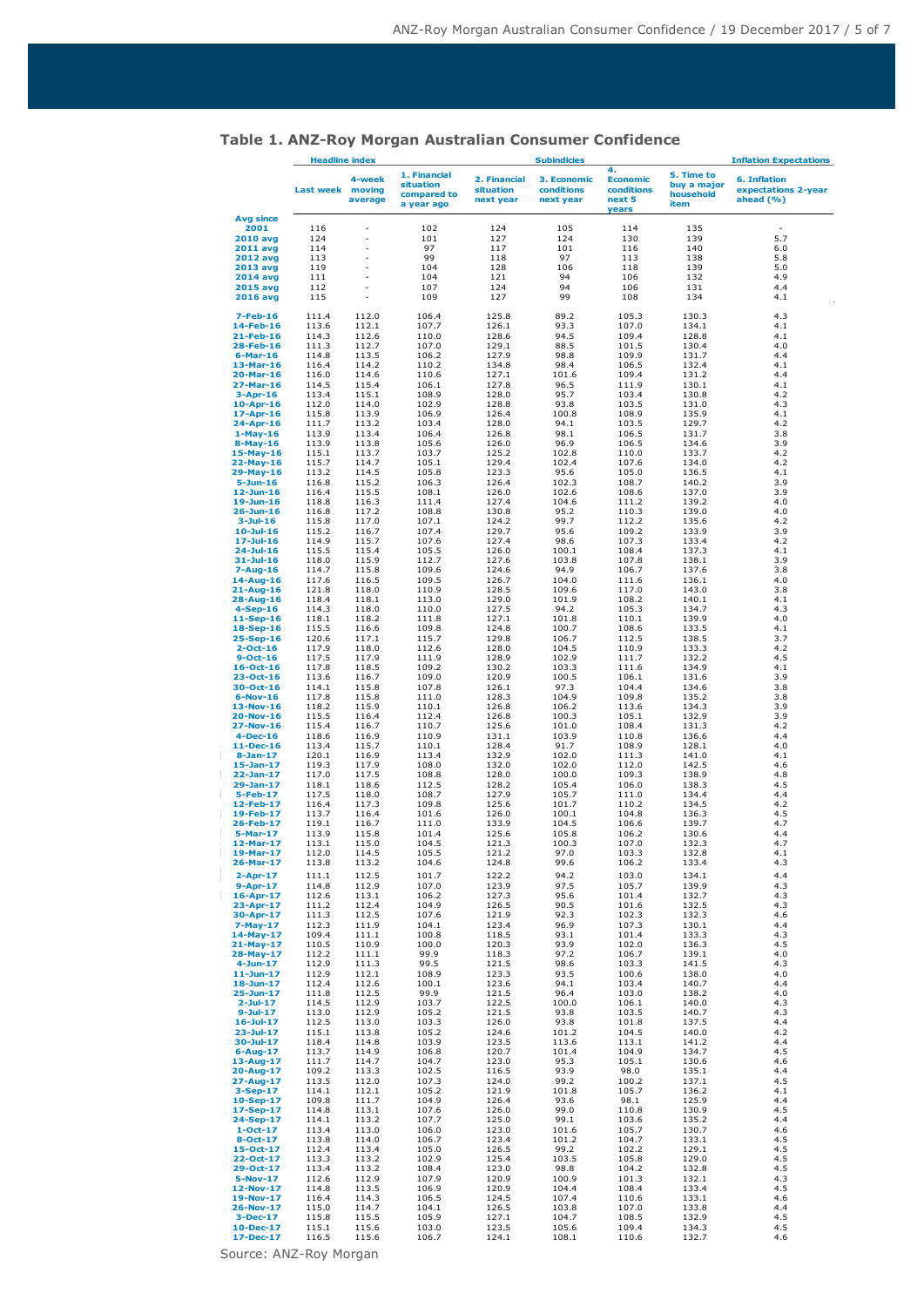#### [v.28.09.2017]

**This document is intended for ANZ's institutional, professional or wholesale clients, and not for individuals or retail persons. It should not be forwarded, copied or distributed. The information in this document is general in nature, and does not constitute personal financial product advice or take into account your objectives, financial situation or needs.** 

**This document may be restricted by law in certain jurisdictions. Persons who receive this document must inform themselves about and observe all relevant restrictions.**

**Disclaimer for all jurisdictions**: This document is prepared and distributed in your country/region by either: Australia and New Zealand Banking Group Limited (ABN11 005 357 522) (ANZ); or its relevant subsidiary or branch (each, an Affiliate), as appropriate or as set out below.

This document is distributed on the basis that it is only for the information of the specified recipient or permitted user of the relevant website (recipients).

This document is solely for informational purposes and nothing contained within is intended to be a recommendation, invitation, solicitation or offer by ANZ to sell, or buy, receive or provide any product or service, or to participate in a particular trading strategy.

Distribution of this document to you is only as may be permissible by the laws of your jurisdiction, and is not directed to or intended for distribution or use by recipients resident or located in jurisdictions where its use or distribution would be contrary to those laws or regulations, or in jurisdictions where ANZ would be subject to additional licensing or registration requirements. Further, the products and services mentioned in this document may not be available in all countries.

ANZ in no way provides any financial, legal, taxation or investment advice to you in connection with any product or service discussed in this document. Before making any investment decision, recipients should seek independent financial, legal, tax and other relevant advice having regard to their particular circumstances.

Whilst care has been taken in the preparation of this document, ANZ does not make any representation as to the accuracy of the views expressed in this document. Further, ANZ does not accept any responsibility to inform you of any matter that subsequently comes to its notice, which may affect the accuracy of the information in this document.

Preparation of this document and the opinions expressed in it may involve material elements of subjective judgement and analysis. Unless specifically stated otherwise: they are current on the date of this document and are subject to change without notice; and, all price information is indicative only. Any opinions expressed in this document are subject to change at any time without notice.

ANZ does not guarantee the performance of any product mentioned in this document. All investments entail a risk and may result in both profits and losses. Past performance is not necessarily an indicator of future performance. The products and services de scribed in this document may not be suitable for all investors, and transacting in these products or services may be considered risky.

ANZ expressly disclaims any responsibility and shall not be liable for any loss, damage, claim, liability, proceedings, cost or expense (**Liability**) arising directly or indirectly and whether in tort (including negligence), contract, equity or otherwise out of or in connection with this document to the extent permissible under relevant law. Please note, the contents of this document have not been reviewed by any regulatory body or authority in any jurisdiction.

ANZ and its Affiliates may have an interest in the subject matter of this document. They may receive fees from customers for dealing in the products or services described in this document, and their staff and introducers of business may share in such fees or remuneration that may be influenced by total sales, at all times received and/or apportioned in accordance with local regulatory requirements. Further, they or their customers may have or have had interests or long or short positions in the products or services described in this document, and may at any time make purchases and/or sales in them as principal or agent, as well as act (or have acted) as a market maker in such products. This document is published in accordance with ANZ's policies on conflicts of interest and ANZ maintains appropriate information barriers to control the flow of information between businesses within it and its Affiliates.

Your ANZ point of contact can assist with any questions about this document including for further information on these disclosures of interest.

**Country/region specific information:** Unless stated otherwise, this document is distributed by Australia and New Zealand Banking Group Limited (**ANZ**).

**Australia.** ANZ holds an Australian Financial Services licence no. 234527. For a copy of ANZ's Financial Services Guide please [click here](http://www.anz.com/documents/AU/aboutANZ/FinancialServicesGuide.pdf) or request from your ANZ point of contact. If trading strategies or recommendations are included in this document, they are solely for the information of 'wholesale clients' (as defined in section 761G of the Corporations Act 2001 Cth).

**Brazil, Brunei, India, Japan, Kuwait, Malaysia, Switzerland, Taiwan.** This document is distributed in each of these jurisdictions by ANZ on a cross-border basis.

**Cambodia.** This document is distributed in Cambodia by ANZ Royal Bank (Cambodia) Limited (**ANZ Royal Bank**). The recipient acknowledges that although ANZ Royal Bank is a subsidiary of ANZ, it is a separate entity to ANZ and the obligations of ANZ Royal Bank do not constitute deposits or other liabilities of ANZ and ANZ is not required to meet the obligations of ANZ Royal Bank.

**European Economic Area (EEA): United Kingdom.** ANZ is authorised in the United Kingdom by the Prudential Regulation Authority (**PRA**) and is subject to regulation by the Financial Conduct Authority (**FCA**) and limited regulation by the PRA. Details about the extent of our regulation by the PRA are available from us on request. This document is distributed in the United Kingdom by Australia and New Zealand Banking Group Limited ANZ solely for the information of persons who would come within the FCA definition of "eligible counterparty" or "professional client". It is not intended for and must not be distributed to any person who would come within the FCA definition of "retail client". Nothing here excludes or restricts any duty or liability to a customer which ANZ may have under the UK Financial Services and Markets Act 2000 or under the regulatory system as defined in the Rules of the Prudential Regulation Authority (**PRA**) and the FCA. ANZ is authorised in the United Kingdom by the PRA and is subject to regulation by the FCA and limited regulation by the PRA. Details about the extent of our regulation by the PRA are available from us on request.

**Fiji.** For Fiji regulatory purposes, this document and any views and recommendations are not to be deemed as investment advice. Fiji investors must seek licensed professional advice should they wish to make any investment in relation to this document.

**Hong Kong.** This publication is issued or distributed in Hong Kong by the Hong Kong branch of ANZ, which is registered at the Hong Kong Monetary Authority to conduct Type 1 (dealing in securities), Type 4 (advising on securities) and Type 6 (advising on corporate finance) regulated activities. The contents of this publication have not been reviewed by any regulatory authority in Hong Kong. **India.** If this document is received in India, only you (the specified recipient) may print it provided that before doing so, you specify on it your name and place of printing.